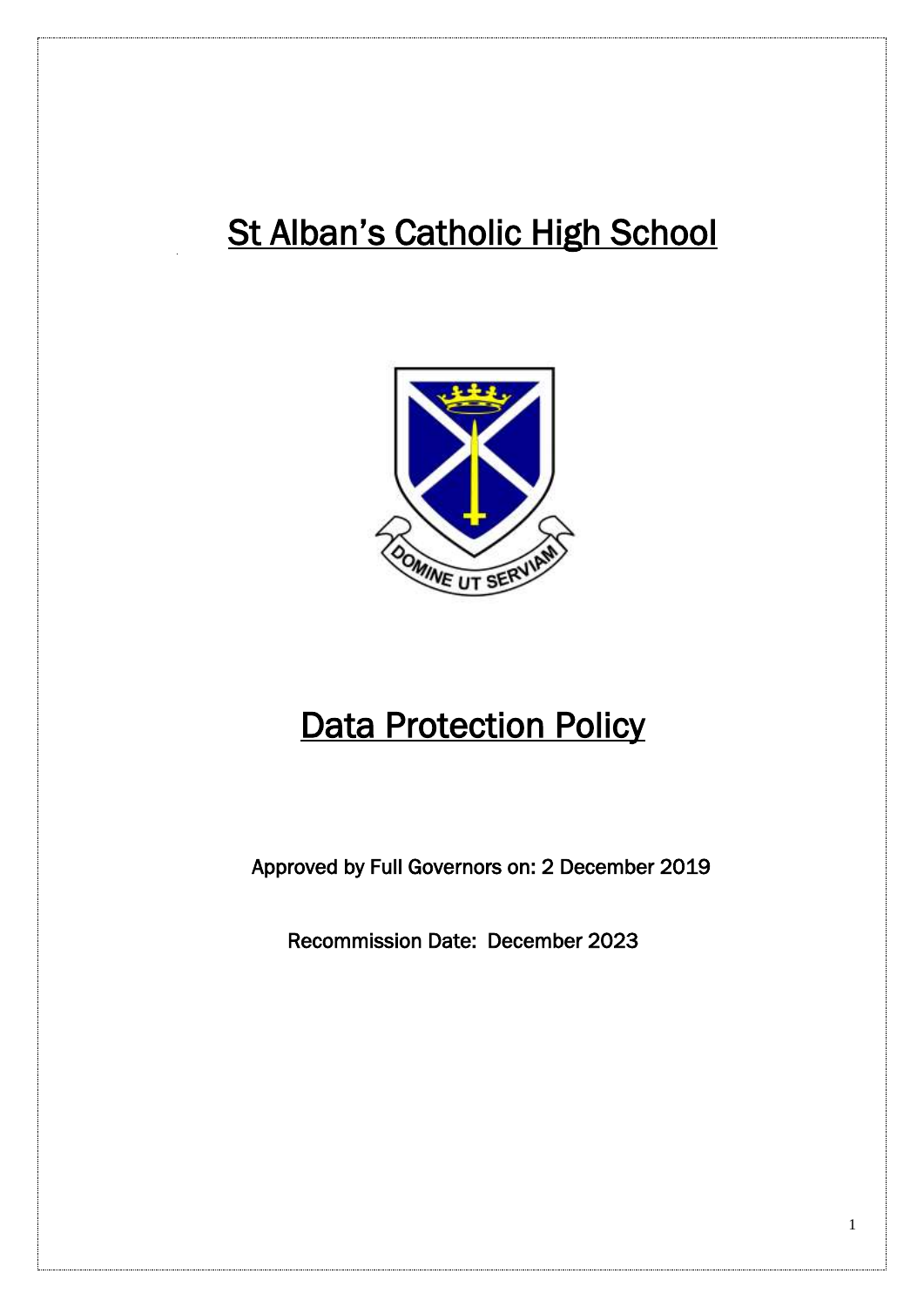# **1.** Introduction

- 1.1 This Data Protection Policy regulates and details the way in which St Alban's Catholic High School obtain, use, hold, transfer and process Personal Data and Sensitive Personal Data (as defined in parts 2 and 7 of this policy) about individuals and ensures that all employees (permanent and temporary), contractors and consultants know the rules for protecting Personal Data.
- 1.2 This Policy also describes individuals' rights in relation to their Personal Data processed by the School.
- 1.3 The School has practices in place in relation to their handling of Personal Data to ensure that they are acting in accordance with UK laws and other relevant regulatory guidance. The most notable legislation in this area is the Data Protection Act 1998 (DPA) and the General Data Protection Regulation (GDPR).
- 1.4 St Alban's Catholic High School is registered as a Data Controller with the Information Commissioner's Office (ICO) under the Our Lady of Walsingham Catholic Multi Academy Trust. The Trust's registration number is ZA486345. The School's Headteacher is available to contact on any Data Protection issue.
- 1.5 The School shall comply with the principles of the DPA to ensure that all data is:
	- Fairly and lawfully processed
	- Processed only for lawful purposes
	- Adequate, relevant and not excessive
	- Accurate and up to date
	- Not kept for longer than is necessary
	- Processed in accordance with the data subject's rights
	- Secure
	- Not transferred to other countries without consent and adequate protection

In addition, the School will also comply with the GDPR that introduces further rights for individuals and strengthens some of the rights already in existence under the DPA:

- The right to be informed
- The right of access
- The right to rectification
- The right to erasure
- The right to restrict processing
- The right to data portability
- The right to object
- Rights in relation to automated decision making and profiling.

At all times, the School will endeavour to ensure that it has a legal basis for the processing of personal information.

# 2. Personal Data

- 2.1 "Personal Data" is any information (for example, a person's name) or combination of information about a living person (such as name and address and date of birth) which allows that living person to be identified from that information and which relates to them, such as the job application of "Joe Green" with his address and date of birth, or the academic record of "Sam Brown" with similar details. If in doubt, individual details should be treated as Personal Data.
- 2.2 Examples of Personal Data which may be used by the School in its day to day business include employee, student, parent and customer details, such as names, addresses, telephone numbers and other contact details, such as email addresses and mobile numbers, CVs, performance reviews, photos, payroll and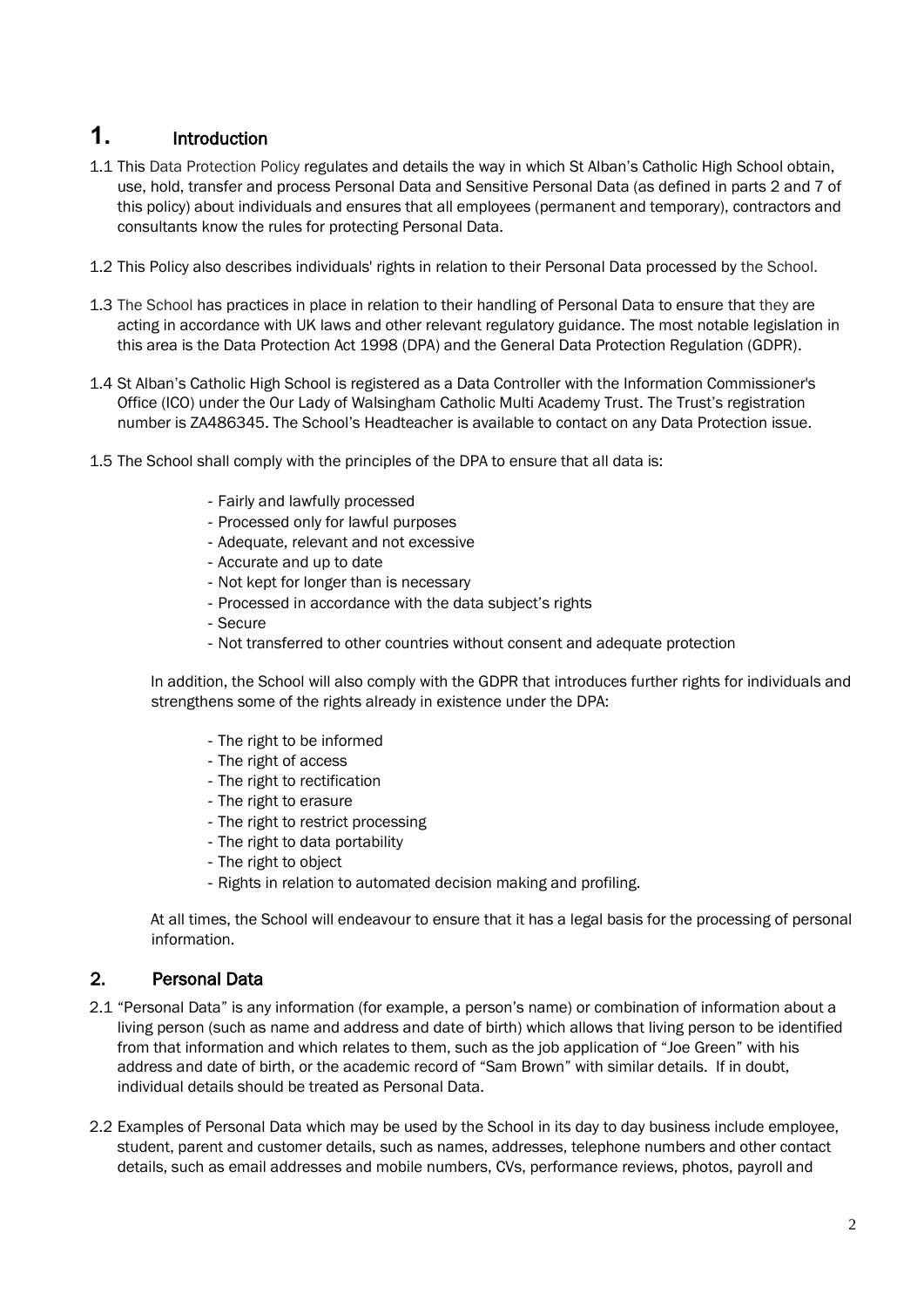salary information. This could affect job applicants, direct employees, temporary staff, volunteers, parents, students, individual consultants or contractors, visitors etc.

- 2.3 Personal Data may also be relevant to unincorporated suppliers or customers or (such as a sole trader business or partnership), or inquirers or complainants, and to individual contacts at third parties, customers and leads, even in respect of work contact details, such as their direct line or mobile number, or information entered about them in any management system.
- 2.4 The definition of Personal Data also includes opinions about a person, and appraisals about or statements of intent regarding them.
- 2.5 The laws governing how the School can use Personal Data apply whether the Personal Data is stored electronically (for example, in emails, on IT systems, as part of a database or in a word processed document) or in structured paper records (for example, in paper files, card indexes or filing cabinets).

## 3. Processing of Personal Data and Audits

- 3.1 The School uses or processes Personal Data (including Sensitive Personal Data, see section 7) on a range of individuals for a multitude of business purposes, including the use of CCTV systems. Such individuals may include staff and contractors, students and parents, alumni, business contacts, customers and prospects, job applicants and former employees, and the person whose Personal Data is used by the School is known as "the data subject".
- 3.2 When the School collects, stores, uses, discloses, updates or deletes or destroys Personal Data, this is called ''processing". All processing is regulated by data protection legislation and must meet certain conditions to be carried out lawfully.
- 3.3 The School maintains a database of personal data, has clear retention schedules and conducts regular audits of Personal Data held.
- 3.4 Personal Data and Sensitive Personal Data are held securely by the School and staff are regularly briefed by the school leadership team and via the ICT policies on appropriate and safe data management.

## 4. Legislation and Information Commissioner's Office

- 4.1 Data protection laws are enforced in most countries by the local Data Protection Authority, in the UK being the Information Commissioner's Office ("the "ICO"). The ICO may investigate concerns and complaints, may audit the School's use or processing of Personal Data and may take action against the School (and in some cases individuals) for breach of these laws. Action may include making the School pay a fine and/or stopping the use by the School of the Personal Data, which may prevent it from carrying on its business. There is also the risk of negative publicity.
- 4.2 In addition, the General Data Protection Regulation (GDPR) will be directly applicable in all Member States (and those wishing to engage and trade with those states) without the need for implementing national legislation. This introduces more stringent data protection obligations on Data Controllers.

# 5. Transparency and Personal Data

- 5.1 The School is entrusted to use the Personal Data of individuals on the basis that the proposed use is transparent, expected and clearly defined. Accordingly, one of the main data protection obligations requires the School to process Personal Data fairly.
- 5.2 In addition, use of Personal Data must be lawful. In practice, this means that the School will comply with at least one of the following conditions when processing Personal Data:
	- a. the individual to whom the Personal Data relates has consented to the processing;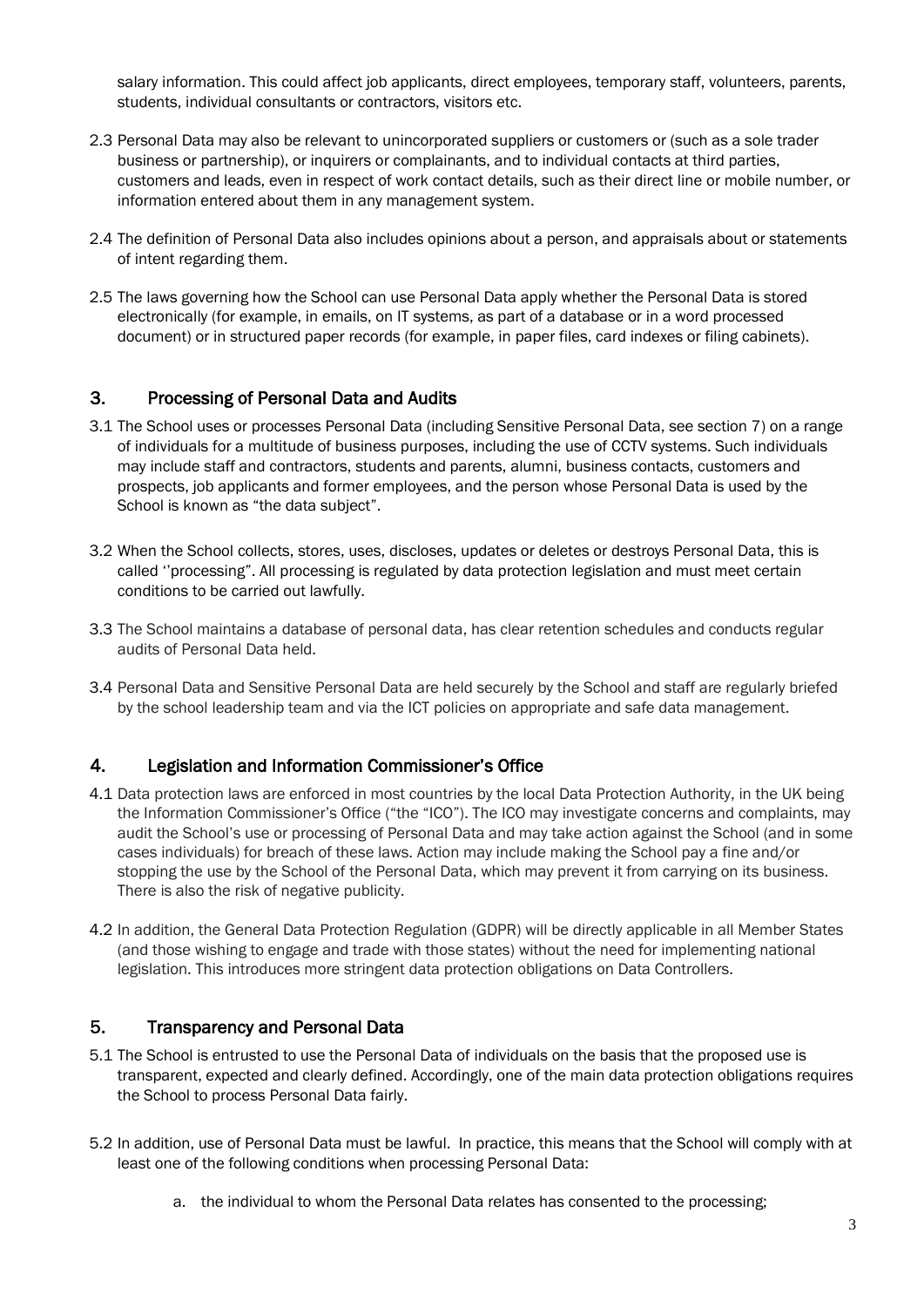- b. the processing is necessary for the performance of a contract between the School and the individual (or to enter into that contract at the individual's request);
- c. the processing is necessary to comply with a legal obligation (not a contractual obligation) placed on the School;
- d. the processing is necessary to protect a vital interest of the individual (where there is an imminent risk to their life or of serious harm to them otherwise); or
- e. the processing is necessary to pursue the legitimate interest of the School (or a proposed recipient of the Personal Data) but where on balance, this would not involve disproportionate harm to the individual.
- 5.3 Use of Personal Data should meet one or more of these conditions. If there are any concerns about this; it is proposed to use Personal Data for additional purposes; or new reasons for using Personal Data are contemplated, reliance on these conditions must be discussed in the first instance with the Data and Assessment Manager prior to being relied upon.
- 5.4 All new Personal Data processing activities and projects involving the use of Personal Data must be approved prior to being started as there are complex exemptions and other lawful reasons for processing which may apply. For example, if someone provides their details as a contact, you will not be able to start sending them marketing emails unless that is covered in an appropriate notice and consent from that individual.
- 5.5 In addition, the School ensures its Personal Data is accurate and up to date. The School takes care to record and input Personal Data accurately. Some Personal Data may change from time to time (such as addresses and contact details, bank accounts and the place of employment). It is important to keep current records up to date. The School takes care to update records promptly and correctly.

# 6. Privacy Notices

- 6.1 When an individual gives the School any Personal Data about him or herself, the School will make sure the individual knows:
	- a. who is responsible for the Processing of their Personal Data;
	- b. for what purposes that School will process the Personal Data provided to it;
	- c. sufficient details about any proposed disclosures/transfers of their Personal Data to Third Parties (including any cross-border transfers);
	- d. the rights that the individual has in respect of their personal data;
	- e. any other information that the individual should receive to ensure the processing carried out is within his/her reasonable expectations (retention periods for instance); and f) who to contact to discuss or raise any Personal Data issue.
- 6.2 The School does this by providing this information in the form of a "privacy notice" or fair processing notice. Before collecting Personal Data, staff at the School will give individuals providing those details appropriate Privacy Notices, these may be embedded in contracts, or on websites or form part of application or other forms. The School will inform individuals about the processing of their Personal Data before or at the time the data is collected. The information contained in its Privacy Notices will be concise and easily accessible and written in clear and plain language.
- 6.3 The School will only process Personal Data in a manner and for purposes consistent with the relevant privacy notice(s) already provided to an individual. Personal Data should not be collected for one purpose and then used for a second purpose unless that is also set out in the relevant notice.

# 7. Sensitive Personal Data

7.1 "Sensitive Personal Data" is Personal Data about a person's race or ethnicity, their health, their sexual preference, the medical information, their religious beliefs, their political views, trade union membership or information accusing an individual of any crime, or about any criminal prosecution against them, and the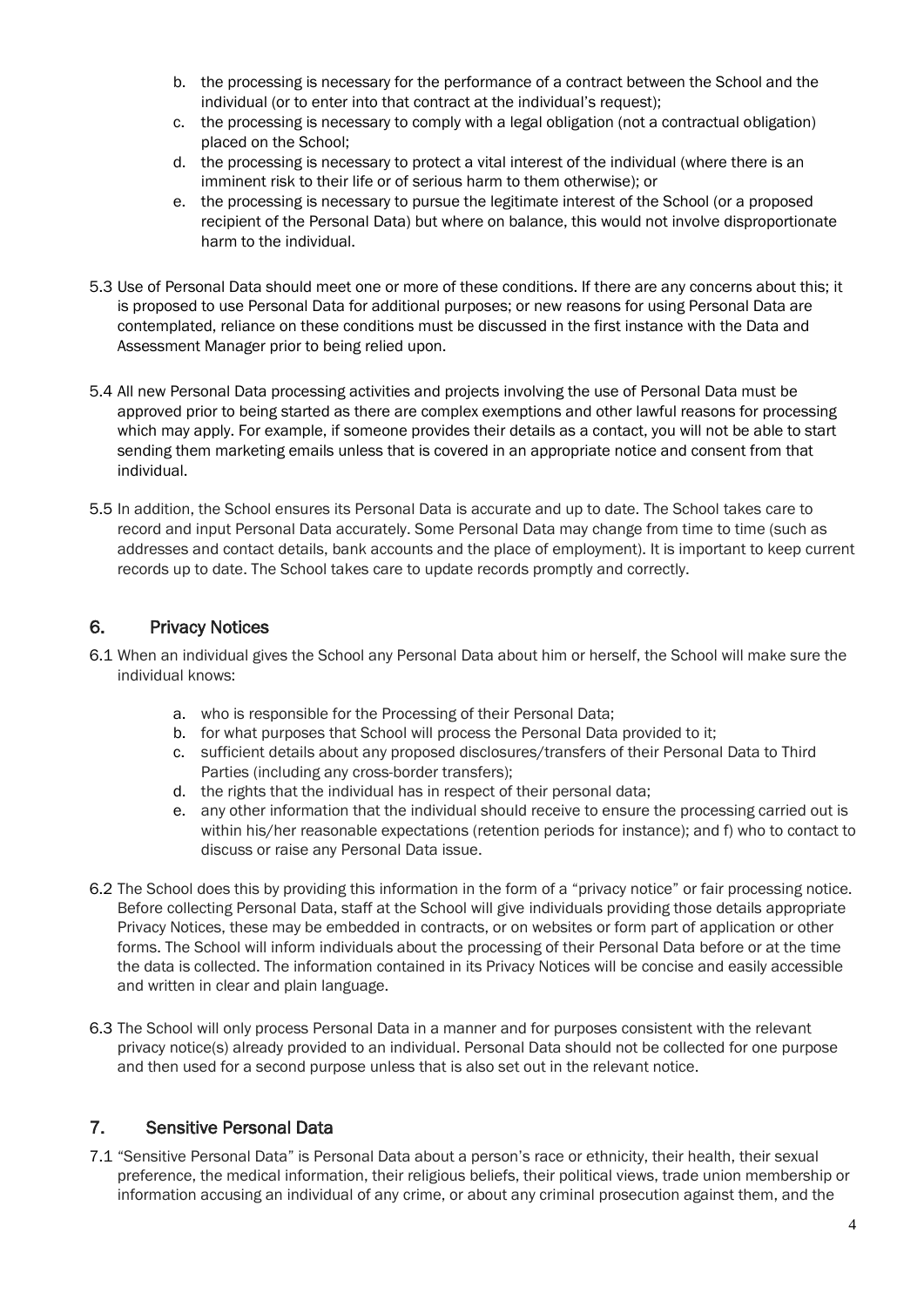decision of the court and any punishment. The Data Protection Officer can provide further information on what is, and the handling of, Sensitive Personal Data.

- 7.2 Sensitive Personal Data should not be collected or used unless essential. It must be treated as strictly confidential. Extra care must be taken with it and it must be kept more securely. In addition to the normal requirements for lawful use of any Personal Data such details should not be used without the explicit prior consent of the individual, which has to be clear, unambiguous and voluntary.
- 7.3 The School does not seek to obtain Sensitive Personal Data unless:
	- a. the individual concerned agrees in writing that we may do so, on the basis of a full understanding of why the School is collecting the data
	- b. the School needs to do so to meet its obligations or exercise its rights under any relevant laws; or
	- c. in exceptional circumstances such as where the processing is necessary to protect the vital interests of the individual concerned

Please note that the "legitimate interest" criteria described above (in section 5.2e) alone is not enough to process Sensitive Personal Data.

- 7.4 Sensitive Personal Data should not be disclosed unless measures are taken to encrypt or otherwise secure that information due to the potential for harm or distress if the email is received by unintended recipients or otherwise goes astray.
- 7.5 Sensitive Personal Data should be collected and used as little as possible and be subject to more limited and strictly need to know access and used subject to greater security measures than other Personal Data.
- 7.6 Other Personal Data where misuse may lead to distress or harm, especially to fraud or identity theft (for example, bank account or credit card details, or official government identification numbers, such as national insurance contribution numbers) must be treated like Sensitive Personal Data.

# 8. Employee Obligations

- 8.1 All School staff should be aware of their obligations and comply at all times with this Policy.
- 8.2 All staff must ensure that Personal Data collected by them must be appropriate to and sufficient for the relevant purpose(s) for which it is collected but not excessive for that purpose(s). Use of Personal Data should be minimized and not maximized. Collecting unnecessary personal Data adds to the School's compliance burden. Where staff are dealing with student and parent data already collected by the School, the individual/s concerned will have given consent on joining the School for the processing of their personal data for the purposes of running the School.
- 8.3 All staff involved in the processing of personal information will:
	- Read and understand this policy
	- Use strong passwords
	- Encrypt all portable devices if they contain personal data
	- Only keep information as long as necessary
	- Not download personal data onto personally owned devices unless absolutely necessary. In such cases, the personal data should be deleted from the personal device as soon as is practicable after use

## 9. Data retention & School Archives

9.1 Personal Data must be stored securely and not be kept for any longer than required. Some records have to be retained for minimum periods by law (such as records on employee payments and their taxation under tax laws).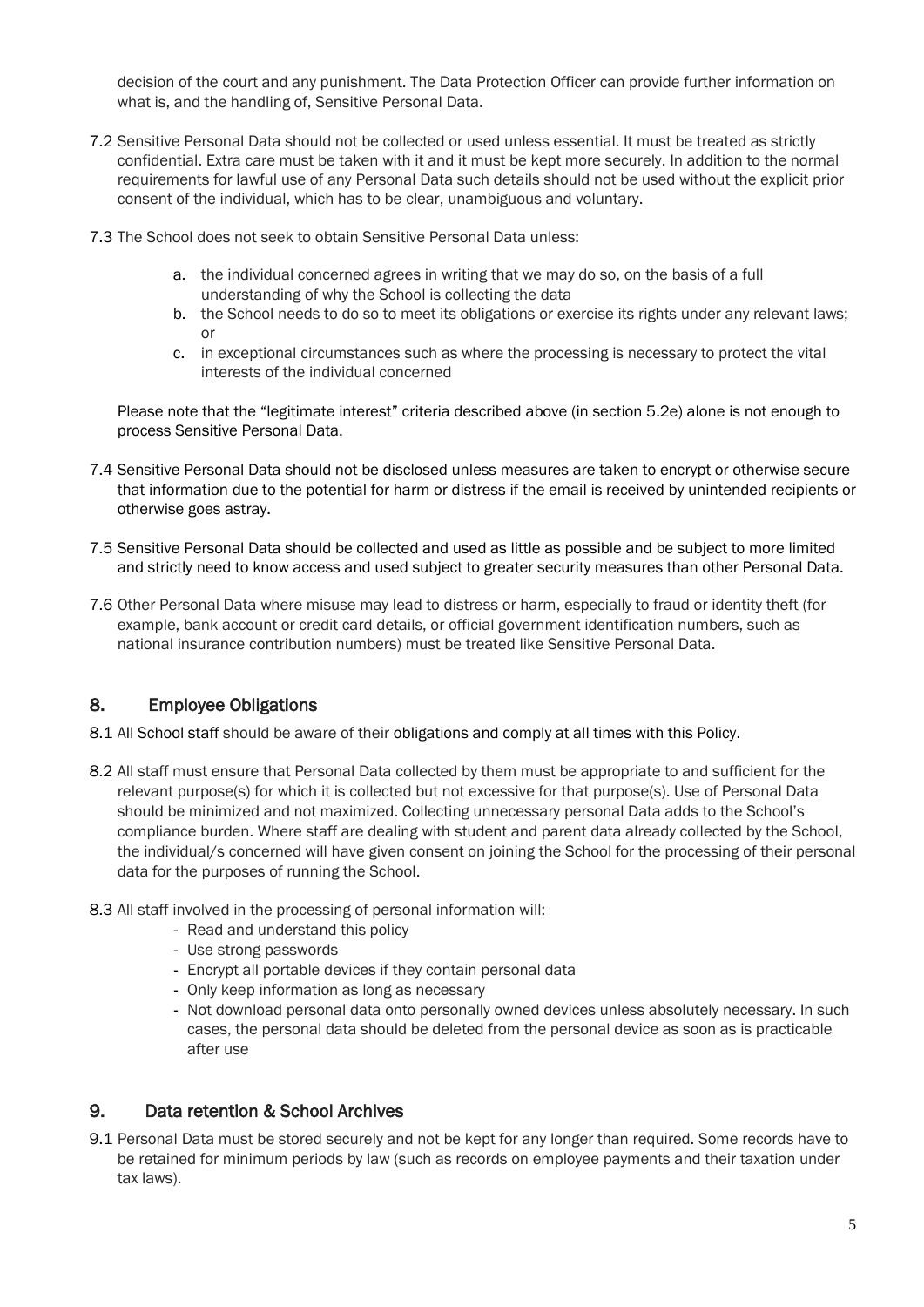- 9.2 As a general rule, when Personal Data is no longer needed for the purposes for which it was collected, this Personal Data will be securely and permanently destroyed as soon as practicable.
- 9.3 The School will not delete or destroy or amend records containing Personal Data without explicit consent once they have been informed those records have been requested by the individual whose Personal Data it is, or by a Data Protection Authority. Such a breach may be a criminal offence with personal liability.
- 9.4 The School may maintain an archive of data that of historical interest. This means that some data that is used for research purposes (and that is compatible with the purposes for which the data was originally collected) may be kept indefinitely if the relevant conditions apply. These are: that the data is not processed to support decisions about individuals, and that substantial damage or substantial distress is not likely to be caused to any data subject. Personal data can be selected for permanent preservation, and stored, if these two conditions apply, on condition that the other data protection principles are complied with.

## 10. The Right to Information, the Right to Erasure and Subject Access Requests (SAR)

- 10.1. Individuals have certain rights in relation to their Personal Data:
	- a. the right to obtain information (what Personal Data, from where, used for what purposes and shared with which recipients) about Personal Data held about themselves and to obtain copies of such Personal Data (Subject Access Request);
	- b. the right to prevent processing of Personal Data for direct marketing purposes;
	- c. the right to object to and stop certain processing of Personal Data where it is likely to cause substantial unwarranted harm or distress; d) the right to have Personal Data corrected;
	- d. the right to compensation for any damage/distress suffered from any breach;
	- e. the right to be informed of automated decision making about them.
- 10.2. If any member of School staff receives such a request or demand from an individual, they must promptly inform the Headteacher.
- 10.3. Individuals are also allowed to withdraw their consent (where this is not required for the School's legitimate interests) to the School's use of their Personal Data at any time. If a School employee receives such a withdrawal of consent, they must promptly inform the Data Protection Officer.
- 10.4. If anyone at the School receives a request to stop sending marketing materials, direct marketing communications of that type to that individual must be stopped as soon as is possible.
- 10.5. Individuals can also ask in writing for copies of their Personal Data which the School holds about them and other details about how the School uses their Personal Data.
- 10.6. Subject to receipt of proof of ID where considered necessary (and payment of any official fee permitted which the School has requested), following receipt of a written request from an individual for access to his/her Personal Data, the School will (to the extent requested by the individual):
	- a. inform that individual whether the School holds Personal Data about him or her;
	- b. describe the Personal Data about the individual which it holds, the reason for holding the Personal Data and the categories of persons to whom it may disclose the Personal Data; and
	- c. provide the individual with copies of the Personal Data held about him or her, together with an indication of the source(s) of the Personal Data.
- 10.7. Strict rules must be followed as part of this process. Therefore, any such request received should be passed on to the Data and Assessment Manager. There are strict statutory deadlines for responding. School staff must not respond to any such request directly.
- 10.8. There is a right under the DPA known as "the right to be forgotten". This gives an individual the right to have their data erased when there is no compelling reason for continued processing. Under the DPA, the right to erasure is limited to processing that causes unwarranted and substantial damage or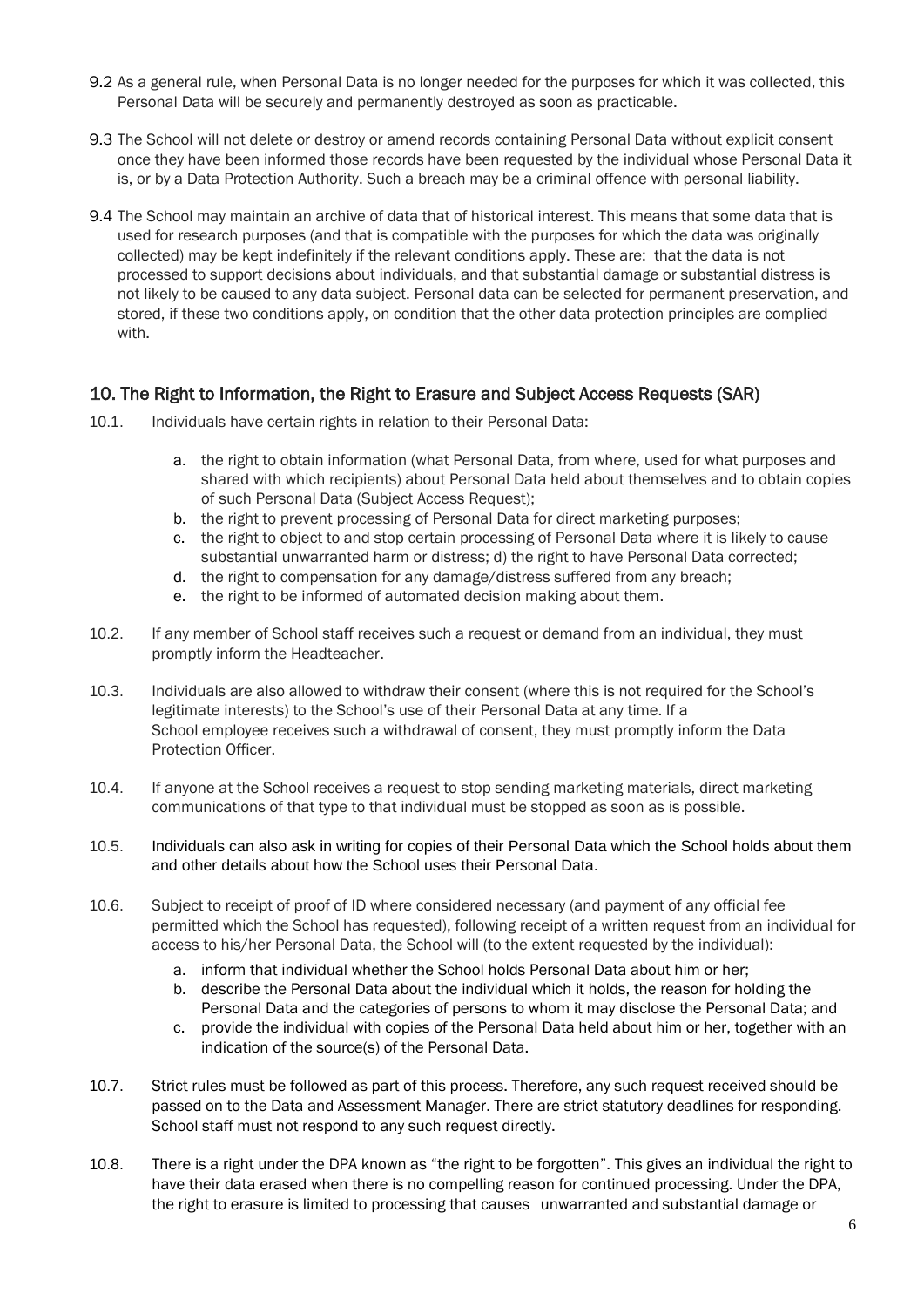distress. Under the GDPR, this test is not present. However, if the processing does cause damage or distress, this is likely to make the case for erasure stronger.

# 11. Data Security

- 11.1 The School endeavours to keep all Personal Data secure by protecting data against being accessed by other companies or individuals (for example, via hacking), from being corrupted (data corruption) or being lost or stolen. This applies to Personal Data in IT systems, emails and attachments and paper files.
- 11.2 For example, School staff [and School Contractors and volunteers where relevant] each have a password and individual controlled access rights to IT systems through their School computer and/or mobile or other electronic device. For further information, please refer to the School's ICT policies.
- 11.3 School staff must comply with the School's security procedures whenever processing Personal Data. The School is dependent upon all employees to help keep Personal Data secure. Employees must only access and use Personal Data they are individually authorised to access and use and which is needed for a specific task within their School role.
- 11.4 School employees who work away from the School's premises must comply with any additional procedures and guidelines issued by the School for home working and/or offsite working. Extra care is needed to secure Personal Data in such cases, particularly Sensitive Personal Data.
	- 11.5 The School also recognises that adequate security is important where it arranges for Third Parties to process Personal Data on its behalf, such as when outsourcing services to service providers, who process Personal Data on behalf of the School as a result ("a Data Processor"). The School remains liable for those service providers and their treatment of the Personal Data. The School will have suitable written contracts in place with such service providers with specific terms included to protect the Personal Data provided to them.

# 12. Disclosing Personal Data to Third Parties and Overseas Transfers

- 12.1 A disclosure of Personal Data is a form of processing. That means that the rules described above for fair and lawful use have to be satisfied. The School will not disclose Personal Data to a Third Party without first checking the disclosure is lawful and proportionate.
- 12.2 There are some exceptions to deal with disclosures, such as those requested lawfully by police where the information is necessary to prevent or detect a crime. Any request for Personal Data about an individual from government, police or other similar bodies or from journalists or other investigators should be passed immediately to the Headteacher.
- 12.3 From time to time the School may pass student personal data (including sensitive personal data where appropriate) to third parties where lawful to do so, including local authorities, otherpublic authorities, independent school bodies such as the Independent Schools Inspectorate and the Independent Schools Council, health professionals and the School's professional advisers, who will process the data:
	- to enable the relevant authorities to monitor the School's performance;
	- to compile statistical information (normally used on an anonymous basis);
	- to secure funding for the School (and where relevant, on behalf of individual students); to safeguard students' welfare and provide appropriate pastoral (and where relevant, medical and dental) care for students;
	- where specifically requested by students and/or their parents or guardians;
	- where necessary in connection with learning and extra-curricular activities undertaken by students;
	- to enable students to take part in national and other assessments and to monitor students' progress and educational needs;
	- to obtain appropriate professional advice and insurance for the School;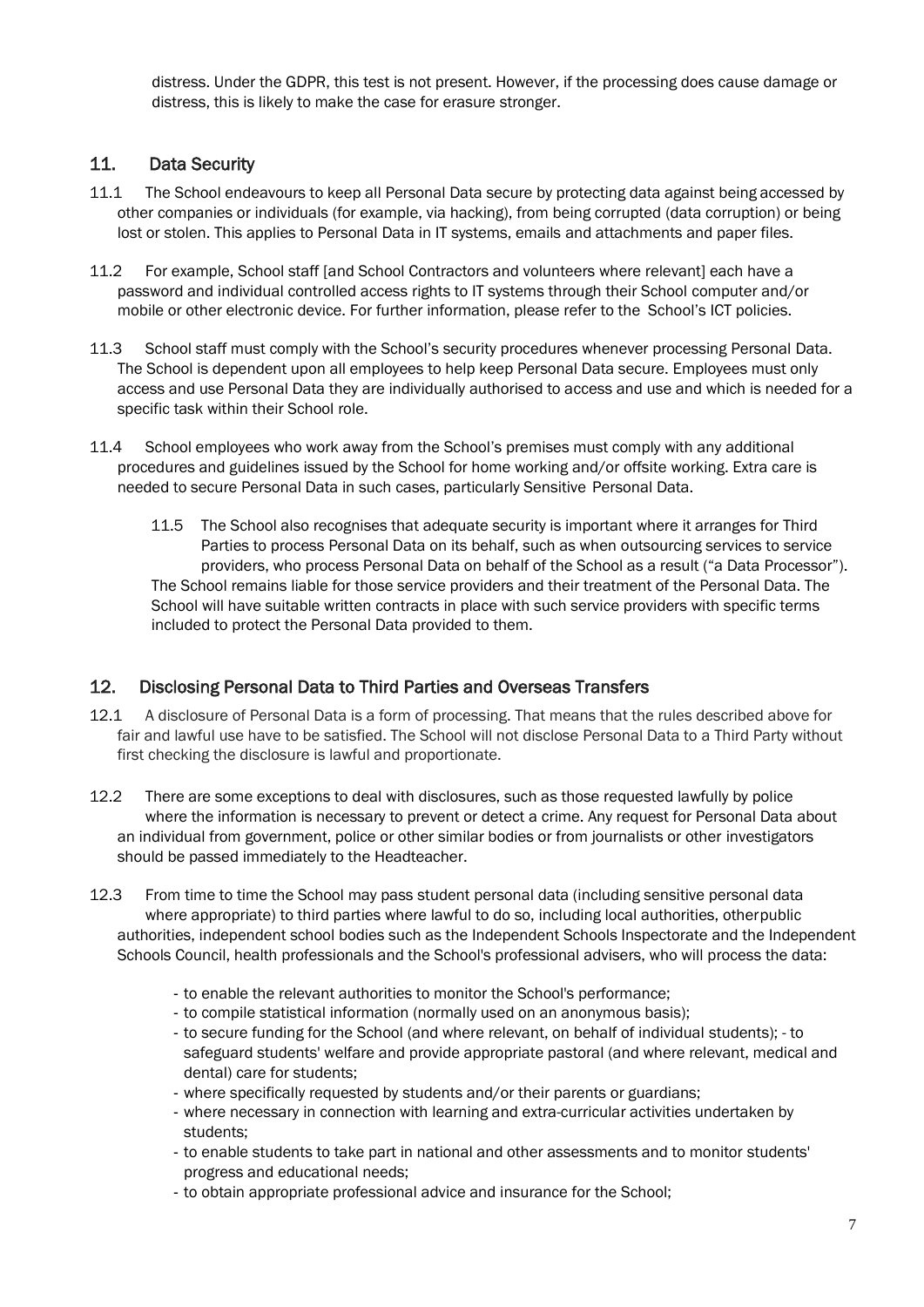- where a reference or other information about a student or ex-student is requested by another educational establishment or employer to whom they have applied; - otherwise where reasonably necessary for the operation of the School.
- 12.4 Unlawful disclosure (however well-meaning and however seemingly authoritative the requestor) risks placing the School in breach of several obligations under data protection legislation. Special care is needed with telephone requests for information, often used by unauthorised parties to 'blag' or obtain Personal Data to which they are not entitled. School employees must be certain of the identity of the person with whom they are dealing, ideally have a written request for information from them and ensure any disclosures are justified and authorised in advance.

12.5 There are special rules on whether Personal Data can be transferred to another country. Within the EU, there are restrictions on the transfer of Personal Data outside of the European Economic Area (EEA) (such a transfer can happen, for example, where Personal Data is emailed outside the EEA; where the School IT servers are hosted outside the EEA; or where there is remote on screen access from outside the EEA to Personal Data stored in an IT system within the EEA). This is to make sure the Personal Data remains safeguarded and that the individuals concerned do not lose the protection and rights they have under local law in respect of their Personal Data when transferred.

12.6 Actual or likely transfers of Personal Data to outside the EEA, especially of Sensitive Personal Data, should be clearly set out in the privacy notices described in the fair use section of this Policy (section 5) above so that such transfers are expected by the affected individuals.

# 13. Alumni, Marketing and Fundraising

- 13.1 As with other types of Processing, the use of Personal Data for marketing and fundraising purposes must satisfy the fair and lawful use requirements set out above. This means information notices must be given, and a lawful reason for processing has to be satisfied. Typically, this will have to be consent based.
- 13.2 Personal Data should not be used to contact individuals for marketing purposes by email, text or similar unless the individual has consented to marketing use. Individuals have a right to decline postal marketing and to object to any fundraising. Where marketing or fundraising is to be by phone, email, text or similar electronic means, normally individual consent is needed and must clearly cover marketing by that communication method. Special rules apply as to when consent is needed and how consent is obtained (for example, whether individuals can "opt out" of or "opt in" to receiving marketing) depending on the type of marketing contemplated and the means of communication with the individual. Any objections to marketing or requests to unsubscribe must be dealt with properly and promptly.
- 13.3 School employees should liaise with the Headteacher about any marketing or fundraising plans regarding compliance with regulation on Data protection.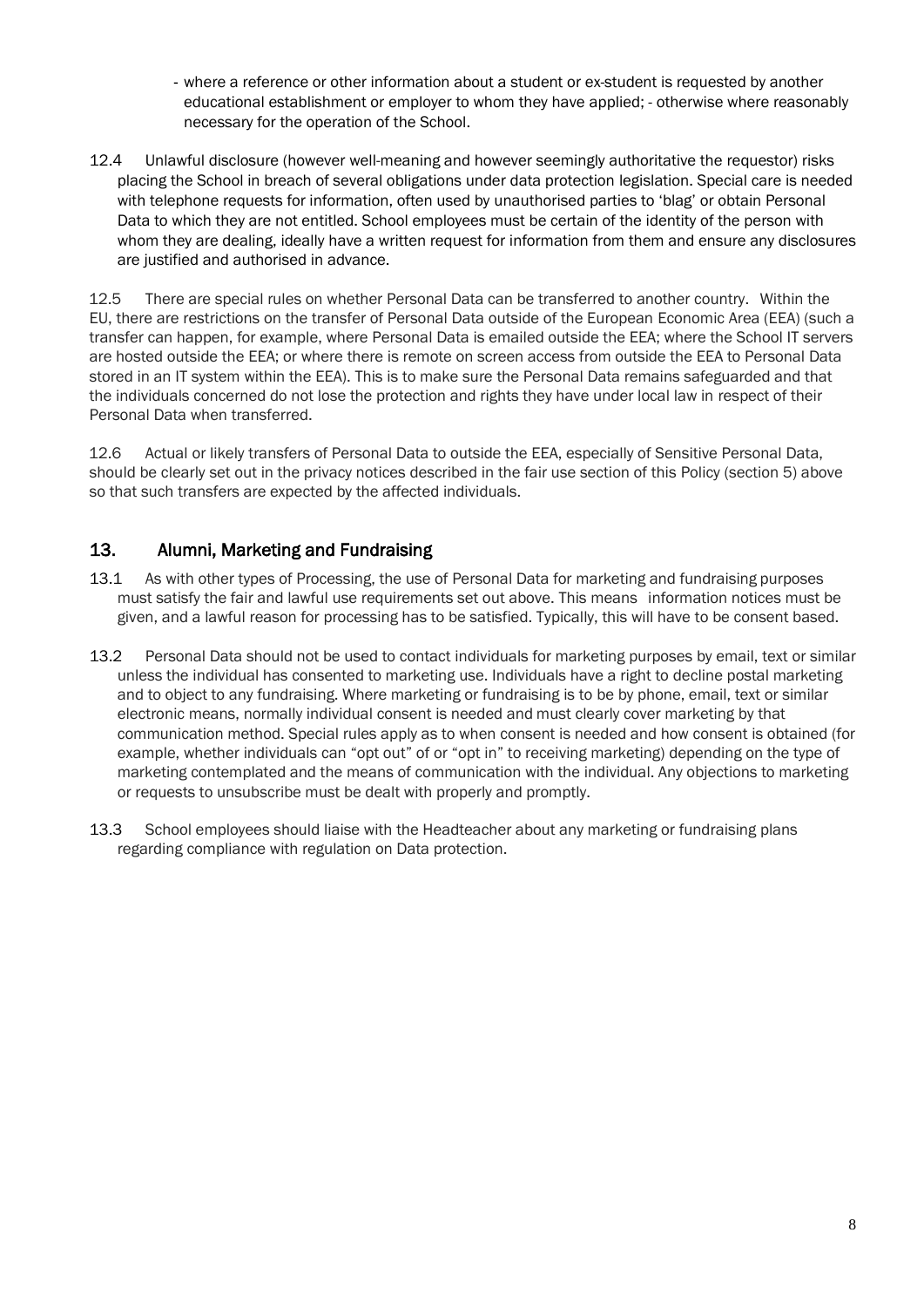## Appendix 1. Key Summary and Advice for St Alban's Catholic High School Staff - Data Protection

# **Background**

80% of data breaches involve staff within an organisation (figure from the Information Commissioner's Office) and breaches, for the most part, are unintentional. Therefore, everyone dealing with Personal Data needs to have a basic understanding of the Data Protection Act 1998 (DPA) and the new General Data Protection Directive (coming into force in 2018) that introduces more stringent data obligations.

The School collects a variety of personal data on students, parents, alumni, contractors, staff, volunteers, business contacts etc for legitimate business reasons in connection with the running of the School. It is vital that all this information is kept securely, is regularly reviewed and disposed of when no longer required.

#### **Data Protection Advice:**

- 1. Read and follow the School's Data Protection Policy
- 2. Make sure all new staff within your department are aware of the School's policy and departmental procedures on data protection
- 3. Use strong passwords on all devices and two step-authentication wherever enabled or possible. Ensure that any device you access school personal data on (mobiles for instance) are password protected.

4. It is preferable not to but if you do use portable memory devices, ensure these are encrypted (memory sticks, hard drives etc. - the IT support department can advise on this).

- 5. Do not download personal data onto personally owned devices unless absolutely necessary. In such cases, any personal data should be permanently deleted from the personal device as soon as is possible after use.
- 6. Only keep information as long as necessary conduct periodic reviews (at least yearly) of personal systems (paper and electronic) and delete personal data that is no longer required.
- 8. If in any doubt about any personal data issue, contact the School's Data Protection lead.

## Further Information:

Advice on keeping information secure:

- Keep passwords secure change these regularly and do not share or give other people your password
- Always lock and/or log off computers when away from your desk
- Dispose of confidential paper waste by shredding
- Prevent virus attacks by taking care when opening emails and attachments or visiting new websites
- Hard copy personal information should be stored securely when it is not being used (lockable cabinets etc).
- Be careful when discussing individuals that you are not in earshot of anyone who does not need access to that information
- Position computer screens away from windows and walkways to prevent accidental disclosures of personal information
- Encrypt personal information that is being taken or sent outside the school or office.
- Do not, unless absolutely necessary, download personal data to a non-school device.

#### Tips on keeping only relevant information:

- Collect only the personal information required
- Explain new or changed business purposes to parents, students, employees and others, and obtain consent or provide an opt-out or opt-in where appropriate
- Update records promptly for example, changes of address, phone numbers.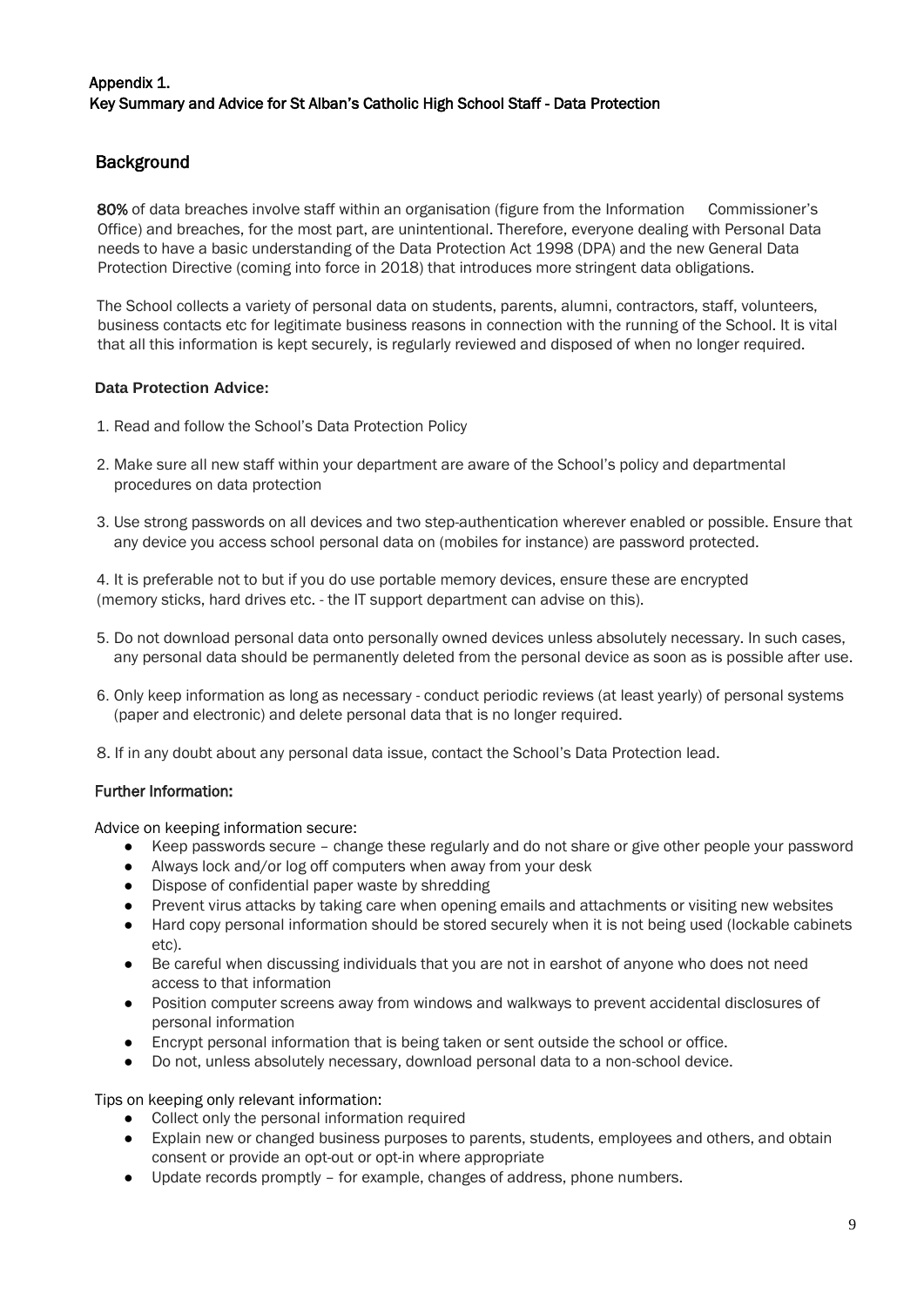- Delete personal information the School no longer requires. If in doubt, please check whether the information should be retained. In the case of safeguarding information, this should always be passed to the Designated Safeguarding Lead for him to decide whether or not the information should be retained. Please make reference to the School's Data Retention Policy
- Be aware that there may be people who will try and trick staff into giving out personal information
- Carry out identity checks before giving out personal information to anyone in person, by writing or over the phone.

Handling requests from individuals for their personal information (subject access requests):

- People have a right to have a copy of the personal information the School holds
- Any requests for Personal Data should be forwarded to the School's Headteacher.

## Appendix 2. Personal data breach procedure

This procedure is based on [guidance on personal data breaches p](https://ico.org.uk/for-organisations/guide-to-the-general-data-protection-regulation-gdpr/personal-data-breaches/)roduced by the ICO.

- On finding or causing a breach, or potential breach, the staff member or data processor must immediately notify the IT Network Manager
- The IT Network Manager will investigate the report and alerts the schools Data Protection Officer (DPO) and determine whether a breach has occurred. To decide, the DPO will consider whether personal data has been accidentally or unlawfully:
	- Lost
	- **Stolen**
	- **Destroyed**
	- Altered
	- Disclosed or made available where it should not have been
	- Made available to unauthorised people
- The DPO will alert the Headteacher
- The DPO will make all reasonable efforts to contain and minimise the impact of the breach, assisted by relevant staff members or data processors where necessary. (Actions relevant to specific data types are set out at the end of this procedure)
- The DPO will assess the potential consequences, based on how serious they are, and how likely they are to happen
- The DPO will work out whether the breach must be reported to the ICO. This must be judged on a caseby-case basis. To decide, the DPO will consider whether the breach is likely to negatively affect people's rights and freedoms, and cause them any physical, material or non-material damage (e.g. emotional distress), including through:
	- Loss of control over their data
	- Discrimination
	- Identify theft or fraud
	- Financial loss
	- Unauthorised reversal of pseudonymisation (for example, key-coding)
	- Damage to reputation
	- Loss of confidentiality
	- Any other significant economic or social disadvantage to the individual(s) concerned

If it's likely that there will be a risk to people's rights and freedoms, the DPO must notify the ICO.

- The DPO will document the decision (either way), in case it is challenged at a later date by the ICO or an individual affected by the breach. Documented decisions are stored on the GDPRis software
- Where the ICO must be notified, the DPO will do this via the <u>['report a breach' page of the ICO](https://ico.org.uk/for-organisations/report-a-breach/) website</u> within 72 hours. As required, the DPO will set out: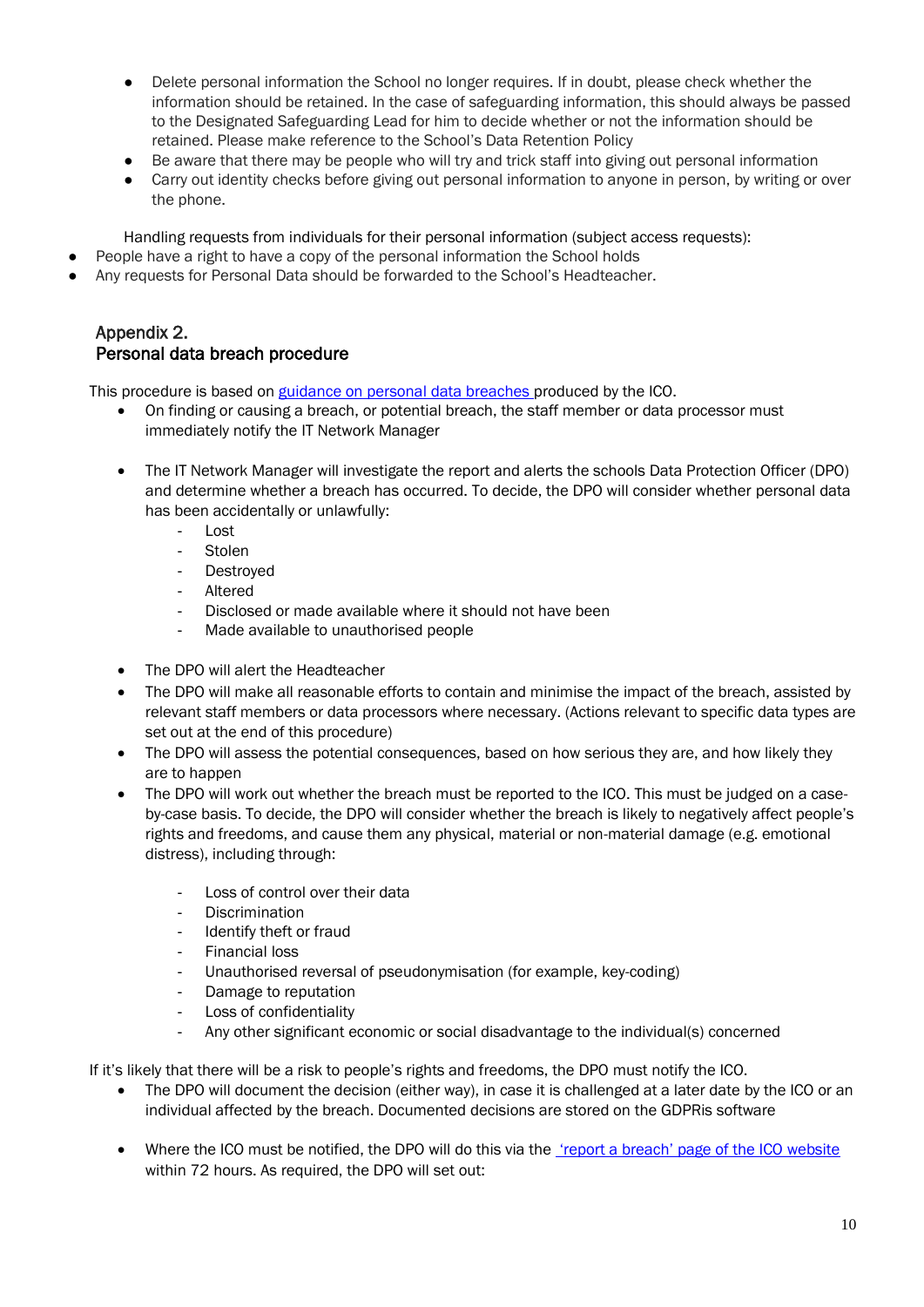- A description of the nature of the personal data breach including, where possible:
	- The categories and approximate number of individuals concerned
	- The categories and approximate number of personal data records concerned
- The name and contact details of the DPO
- A description of the likely consequences of the personal data breach
- A description of the measures that have been, or will be taken, to deal with the breach and mitigate any possible adverse effects on the individual(s) concerned
- If all the above details are not yet known, the DPO will report as much as they can within 72 hours. The report will explain that there is a delay, the reasons why, and when the DPO expects to have further information. The DPO will submit the remaining information as soon as possible
- The DPO will also assess the risk to individuals, again based on the severity and likelihood of potential or actual impact. If the risk is high, the DPO will promptly inform, in writing, all individuals whose personal data has been breached. This notification will set out:
	- The name and contact details of the DPO
	- A description of the likely consequences of the personal data breach
	- A description of the measures that have been, or will be, taken to deal with the data breach and mitigate any possible adverse effects on the individual(s) concerned
- The DPO will notify any relevant third parties who can help mitigate the loss to individuals for example, the police, insurers, banks or credit card companies
- The DPO will document each breach, irrespective of whether it is reported to the ICO. For each breach, this record will include the:
	- Facts and cause
	- **Effects**
	- Action taken to contain it and ensure it does not happen again (such as establishing more robust processes or providing further training for individuals)
- The DPO and Headteacher will meet to review what happened and how it can be stopped from happening again. This meeting will happen as soon as reasonably possible

# Actions to minimise the impact of data breaches

We will take the actions set out below to mitigate the impact of different types of data breach, focusing especially on breaches involving particularly risky or sensitive information. We will review the effectiveness of these actions and amend them as necessary after any data breach.

## Sensitive information being disclosed via email (including safeguarding records)

- If special category data (sensitive information) is accidentally made available via email to unauthorised individuals, the sender must attempt to recall the email as soon as they become aware of the error
- Members of staff who receive personal data sent in error must alert the sender and the DPO as soon as they become aware of the error
- If the sender is unavailable or cannot recall the email for any reason, the DPO will ask the ICT department to recall it
- In any cases where the recall is unsuccessful, the DPO will contact the relevant unauthorised individuals who received the email, explain that the information was sent in error, and request that those individuals delete the information and do not share, publish, save or replicate it in any way
- The DPO will ensure we receive a written response from all the individuals who received the data, confirming that they have complied with this request
- The DPO will carry out an internet search to check that the information has not been made public; if it has, we will contact the publisher/website owner or administrator to request that the information is removed from their website and deleted

## Details of student premium interventions for named children being published on the school website

• If student premium names published in error this will be retracted and the DPO notified